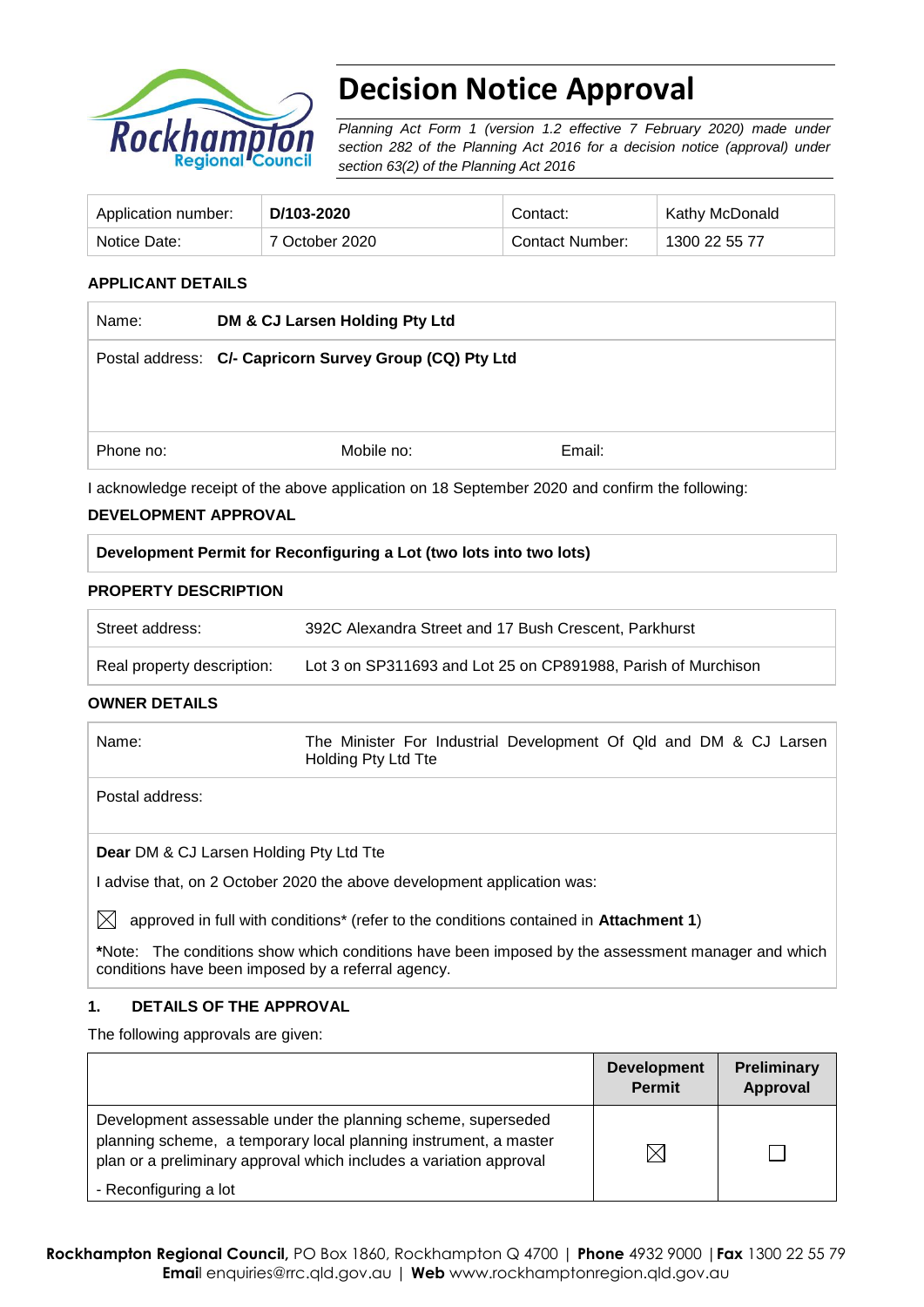# **2. CONDITIONS**

This approval is subject to the conditions in Attachment 1.

## **3. FURTHER DEVELOPMENT PERMITS REQUIRED NIL**

#### **4. REFERRAL AGENCIES NIL**

### **5. THE APPROVED PLANS**

#### **The approved development must be completed and maintained generally in accordance with the approved drawings and documents:**

| Drawing/report title | Prepared by                  | Date          | Reference<br>number | Rev |
|----------------------|------------------------------|---------------|---------------------|-----|
| Reconfiguration Plan | Capricorn Survey<br>Group CQ | 4 August 2020 | 7763-01-ROL         |     |

### **6. CURRENCY PERIOD FOR THE APPROVAL (s.85 of the** *Planning Act***)**

The standard currency periods stated in section 85 of *Planning Act 2016* apply to each aspect of development in this approval, if not stated in the conditions of approval attached.

# **7. STATEMENT OF REASONS**

| Description of the<br>development     | The proposed development is for Reconfiguring a Lot (two lots into two lots)                                                                                                                                                                                                                                                                                    |  |  |
|---------------------------------------|-----------------------------------------------------------------------------------------------------------------------------------------------------------------------------------------------------------------------------------------------------------------------------------------------------------------------------------------------------------------|--|--|
| <b>Reasons for</b><br><b>Decision</b> | a)<br>The proposed boundary realignment does not compromise the strategic<br>framework in the Rockhampton Region Planning Scheme 2015;                                                                                                                                                                                                                          |  |  |
|                                       | Assessment of the development against the relevant zone purpose, planning<br>b)<br>scheme codes and planning scheme policies demonstrates that the<br>proposed development will not cause significant adverse impacts on the<br>surrounding natural environment, built environment and infrastructure,<br>community facilities, or local character and amenity; |  |  |
|                                       | c)<br>The proposed development does not compromise the relevant State<br>Planning Policy; and                                                                                                                                                                                                                                                                   |  |  |
|                                       | d)<br>On balance, the application should be approved because the circumstances<br>favour Council exercising its discretion to approve the application even<br>though the development does not comply with an aspect of the assessment<br>benchmarks.                                                                                                            |  |  |
| Assessment<br><b>Benchmarks</b>       | The proposed development was assessed against the following assessment<br>benchmarks:                                                                                                                                                                                                                                                                           |  |  |
|                                       | Low Impact Industry Zone Code;<br>$\bullet$                                                                                                                                                                                                                                                                                                                     |  |  |
|                                       | Medium Impact Industry Zone Code;<br>$\bullet$                                                                                                                                                                                                                                                                                                                  |  |  |
|                                       | Access, Parking and Transport Code;<br>$\bullet$                                                                                                                                                                                                                                                                                                                |  |  |
|                                       | Filling and Excavation Code;<br>$\bullet$                                                                                                                                                                                                                                                                                                                       |  |  |
|                                       | Landscape Code;<br>$\bullet$                                                                                                                                                                                                                                                                                                                                    |  |  |
|                                       | Reconfiguring a Lot Code;<br>$\bullet$                                                                                                                                                                                                                                                                                                                          |  |  |
|                                       | Stormwater Management Code;<br>$\bullet$                                                                                                                                                                                                                                                                                                                        |  |  |
|                                       | Water and Sewer Code;<br>$\bullet$                                                                                                                                                                                                                                                                                                                              |  |  |
|                                       | Acid Sulfate Soils Overlay;<br>$\bullet$                                                                                                                                                                                                                                                                                                                        |  |  |
|                                       | Airport Environs Overlay;<br>$\bullet$                                                                                                                                                                                                                                                                                                                          |  |  |
|                                       | Steep Land Overlay; and<br>$\bullet$                                                                                                                                                                                                                                                                                                                            |  |  |
|                                       | Bushfire Hazard Overlay.<br>$\bullet$                                                                                                                                                                                                                                                                                                                           |  |  |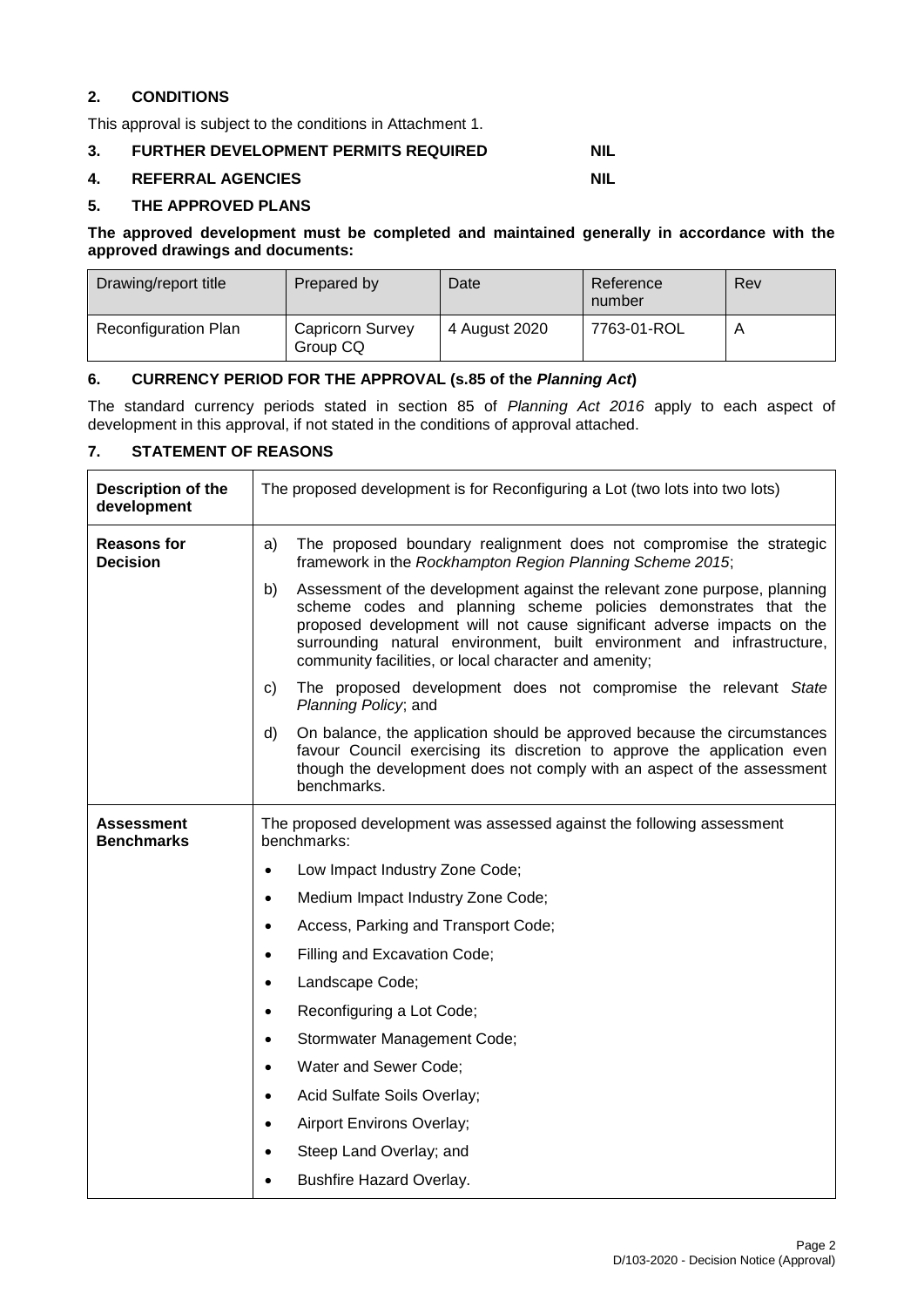| <b>Compliance with</b><br>assessment | The development was assessed against all of the assessment benchmarks listed<br>above and complies with all of these with the exception listed below. |                                                                                                                                                                                                                                                                                                                     |  |
|--------------------------------------|-------------------------------------------------------------------------------------------------------------------------------------------------------|---------------------------------------------------------------------------------------------------------------------------------------------------------------------------------------------------------------------------------------------------------------------------------------------------------------------|--|
| benchmarks                           |                                                                                                                                                       |                                                                                                                                                                                                                                                                                                                     |  |
|                                      | <b>Assessment</b><br><b>Benchmark</b>                                                                                                                 | Reasons for the approval despite non-compliance with<br>benchmark                                                                                                                                                                                                                                                   |  |
|                                      | Reconfiguring a                                                                                                                                       | PO <sub>1</sub>                                                                                                                                                                                                                                                                                                     |  |
|                                      | Lot Code                                                                                                                                              | Lot 25 is zoned as Medium Impact Industry and the boundary<br>realignment will result in an encroachment onto Lot 3, zoned<br>as Low Impact Industry. Despite this, both zones are of an<br>industrial nature, therefore conflict will be minimal.                                                                  |  |
|                                      |                                                                                                                                                       | PO <sub>2</sub>                                                                                                                                                                                                                                                                                                     |  |
|                                      |                                                                                                                                                       | Lot 3 is an undeveloped large vacant lot owned by the State<br>Department. The land is an unimproved, vacant lot and any<br>future development occurring will be separately assessed.<br>For that reason it is appropriate in this instance for the<br>subject lot to not have infrastructure services connections. |  |
|                                      |                                                                                                                                                       | Therefore the proposal is considered to achieve both<br>overarching performance outcomes.                                                                                                                                                                                                                           |  |
| <b>Matters prescribed</b>            | (i)                                                                                                                                                   | The State Planning Policy - Part $E_i$                                                                                                                                                                                                                                                                              |  |
| by regulation                        | (ii)                                                                                                                                                  | The Central Queensland Regional Plan;                                                                                                                                                                                                                                                                               |  |
|                                      | (iii)<br>The Rockhampton Region Planning Scheme 2015; and<br>The common material, being the material submitted with the application.<br>(iv)          |                                                                                                                                                                                                                                                                                                                     |  |
|                                      |                                                                                                                                                       |                                                                                                                                                                                                                                                                                                                     |  |

# **8. APPEAL RIGHTS**

The rights of an applicant to appeal to a tribunal or the Planning and Environment Court against a decision about a development application are set out in chapter 6, part 1 of the *Planning Act 2016*. There may also be a right to make an application for a declaration by a tribunal (see chapter 6, part 2 of the *Planning Act 2016).*

# *Appeal by an applicant*

An applicant for a development application may appeal to the Planning and Environment Court against the following:

- the refusal of all or part of the development application
- a provision of the development approval
- the decision to give a preliminary approval when a development permit was applied for
- a deemed refusal of the development application.

An applicant may also have a right to appeal to the Development tribunal. For more information, see schedule 1 of the *Planning Act 2016*.

The timeframes for starting an appeal in the Planning and Environment Court are set out in section 229 of the *Planning Act 2016*.

**Attachment 2** is an extract from the *Planning Act 2016* that sets out the applicant's appeal rights and the appeal rights of a submitter.

## **9. WHEN THE DEVELOPMENT APPROVAL TAKES EFFECT**

This development approval takes effect:

From the time the decision notice is given  $-$  if there is no submitter and the applicant does not appeal the decision to the court.

Or

When the submitter's appeal period ends  $-$  if there is a submitter and the applicant does not appeal the decision to the court.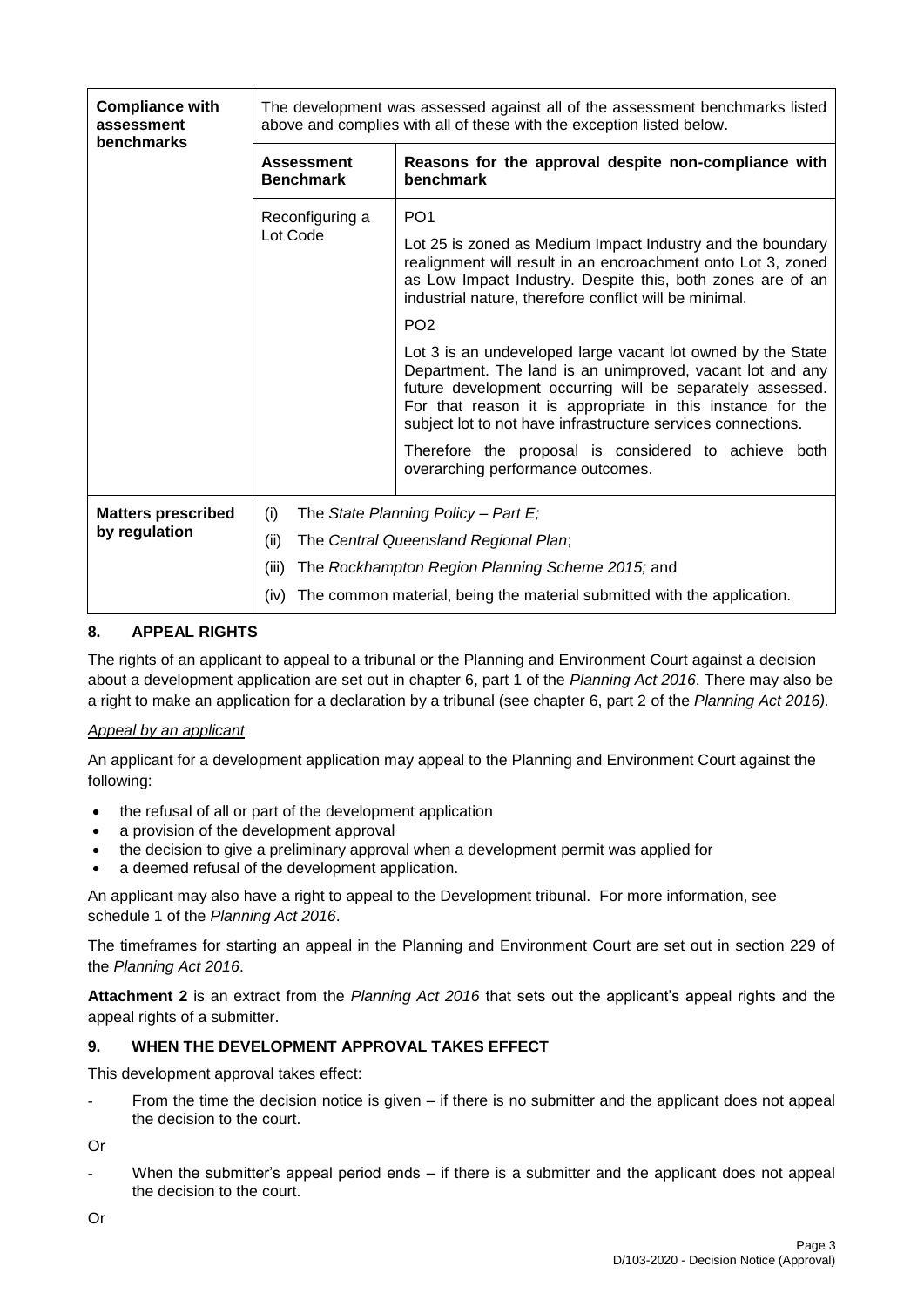- Subject to the decision of the court, when the appeal is finally decided – if an appeal is made to the court.

## **10. ASSESSMENT MANAGER**

| Amanda OMara<br>Name:<br>Date: 7 October 2020<br>Signature:<br><b>ACTING COORDINATOR</b><br>DEVELOPMENT ASSESSMENT |  |
|--------------------------------------------------------------------------------------------------------------------|--|
|--------------------------------------------------------------------------------------------------------------------|--|

#### **Attachment 1 – Conditions of the approval**

*Part 1* **–** *Conditions imposed by the assessment manager [Note: where a condition is imposed about infrastructure under Chapter 4 of the Planning Act 2016, the relevant provision of the Act under which this condition was imposed must be specified.]*

#### **Attachment 2—Extract on appeal rights**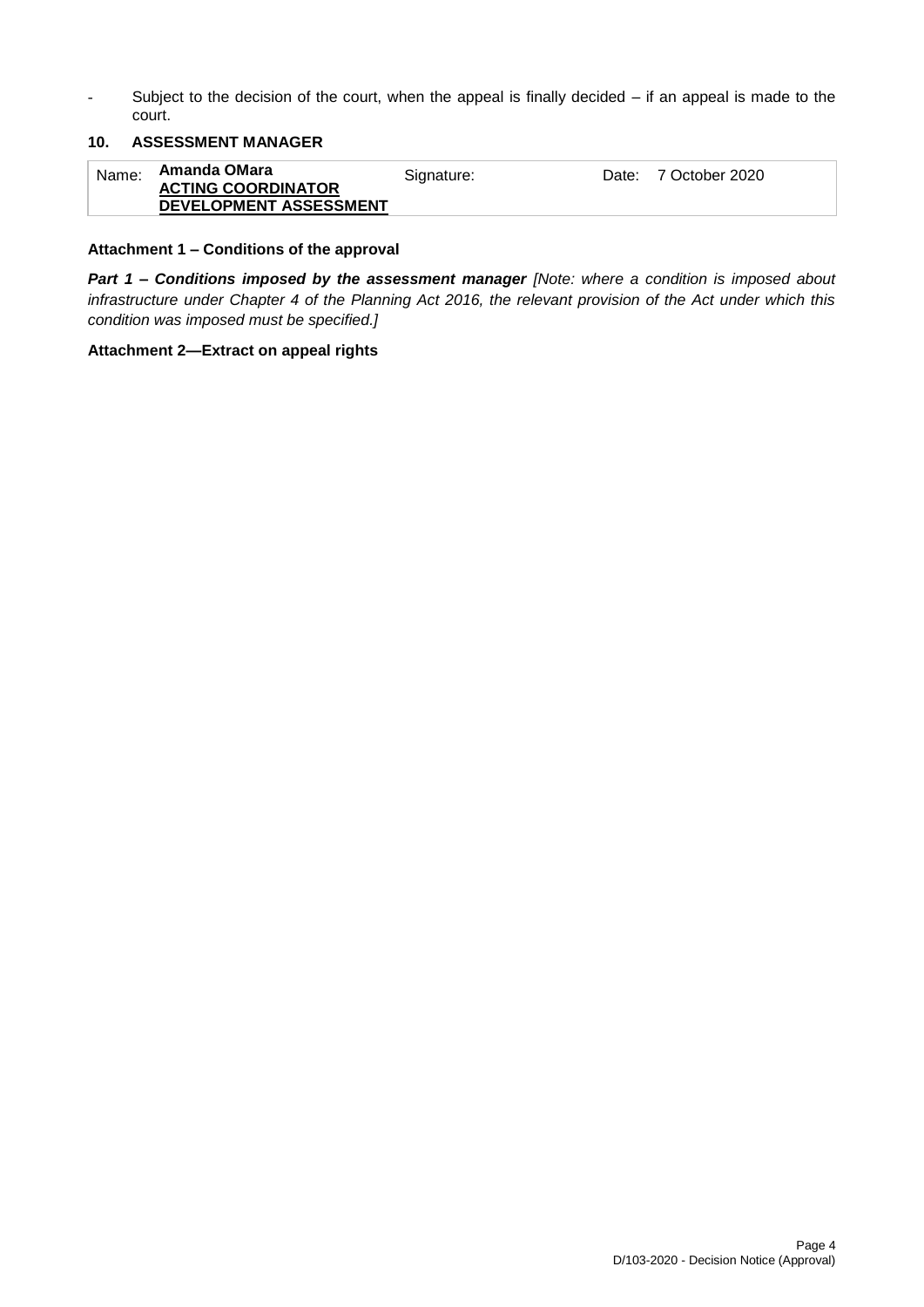

# **Attachment 1 – Part 1 Rockhampton Regional Council Conditions**

*Planning Act 2016*

- 1.0 ADMINISTRATION
- 1.1 The Developer and their employee, agent, contractor or invitee is responsible for ensuring compliance with the conditions of this development approval.
- 1.2 Where these Conditions refer to "Council" in relation to requiring Council to approve or to be satisfied as to any matter, or conferring on the Council a function, power or discretion, that role may be fulfilled in whole or in part by a delegate appointed for that purpose by the Council.
- 1.3 All conditions, works, or requirements of this development approval must be undertaken and completed:
	- 1.3.1 to Council's satisfaction;
	- 1.3.2 at no cost to Council; and
	- 1.3.3 prior to the issue of the Survey Plan Approval Certificate,

unless otherwise stated.

# 2.0 APPROVED PLANS AND DOCUMENTS

2.1 The approved development must be completed and maintained generally in accordance with the approved plans and documents, except where amended by any condition of this development approval:

| Drawing/report title                    | Prepared by | Date                      | Reference number | Rev |
|-----------------------------------------|-------------|---------------------------|------------------|-----|
| Reconfiguration Plan   Capricorn Survey | Group CQ    | 4 August 2020 7763-01-ROL |                  |     |

- 2.2 Where there is any conflict between the conditions of this development approval and the details shown on the approved plans and documents, the conditions of this development approval must prevail.
- 2.3 Where conditions require the above plans or documents to be amended, the revised document(s) must be submitted for approval by Council prior to the submission of the Survey Plan Approval Certificate.

### 3.0 PLUMBING AND DRAINAGE WORKS

3.1 The existing sewerage and water connection point(s) must be retained, and upgraded if necessary, to service proposed Lot 25.

# 4.0 ROOF AND ALLOTMENT DRAINAGE WORKS

- 4.1 All roof and allotment runoff from the development must be directed to a lawful point of discharge and must not restrict, impair or change the natural flow of runoff water or cause a nuisance to surrounding land or infrastructure.
- 4.2 A drainage easement must be provided over proposed Lot 3 to accommodate the roof and allotment runoff from proposed Lot 25 in accordance with approved plan (refer to condition 2.1). The drainage easement must be in favour of proposed Lot 25.

### 5.0 ASSET MANAGEMENT

5.1 Any alteration necessary to electricity, telephone, water mains, sewerage mains, and/or public utility installations resulting from the development or in connection with the development, must be undertaken and completed at no cost to Council.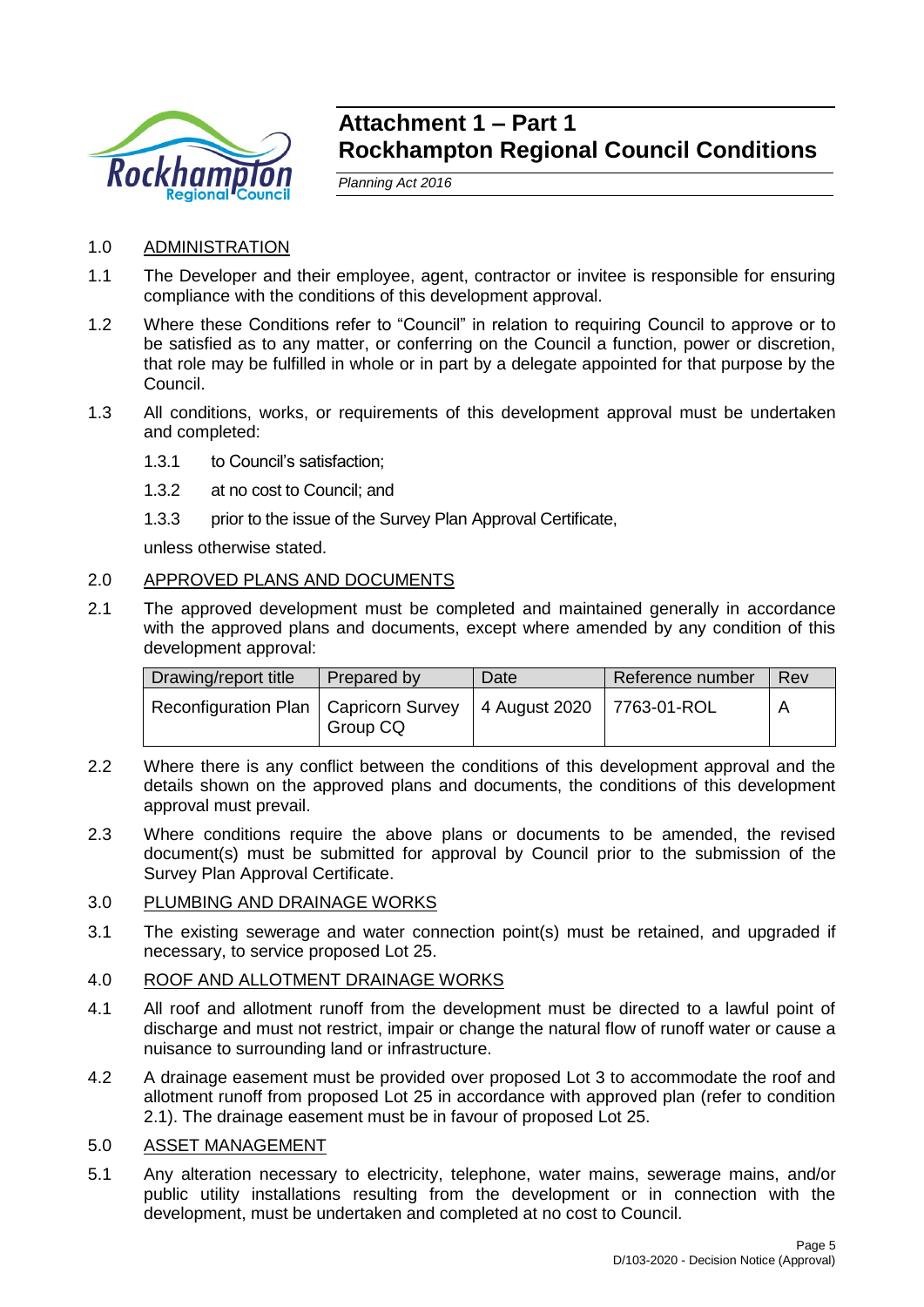5.2 Any damage to existing stormwater, water supply and sewerage infrastructure, kerb and channel, pathway or roadway (including removal of concrete slurry from public land and Council infrastructure), that occurs while any works are being carried out in association with this development approval, must be repaired at full cost to the developer. This includes the reinstatement of any existing traffic signs or pavement markings that may have been removed or damaged.

# 6.0 OPERATING PROCEDURES

6.1 All construction materials, waste, waste skips, machinery and contractors' vehicles must be located and stored or parked within the development site. Storage of materials, or parking of construction machinery or contractors' vehicles must not occur within Bush Crescent, Wade Street, Alexandra Street or Birkbeck Drive.

# ADVISORY NOTES

# NOTE 1. Aboriginal Cultural Heritage

It is advised that under section 23 of the *Aboriginal Cultural Heritage Act 2003*, a person who carries out an activity must take all reasonable and practicable measures to ensure the activity does not harm Aboriginal cultural heritage (the "cultural heritage duty of care"). Maximum penalties for breaching the duty of care are listed in the Aboriginal cultural heritage legislation. The information on Aboriginal cultural heritage is available on the Department of Aboriginal and Torres Strait Islander Partnerships website [www.datsip.qld.gov.au.](http://www.datsip.qld.gov.au/)

# NOTE 2. General Environmental Duty

General environmental duty under the *Environmental Protection Act 1994* prohibits unlawful environmental nuisance caused by noise, aerosols, particles, dust, ash, fumes, light, odour or smoke beyond the boundaries of the development site during all stages of the development including earthworks, construction and operation.

# NOTE 3. Infrastructure Charges Notice

Council has resolved not to issue an Infrastructure Charges Notice for this development as no new allotments are being created.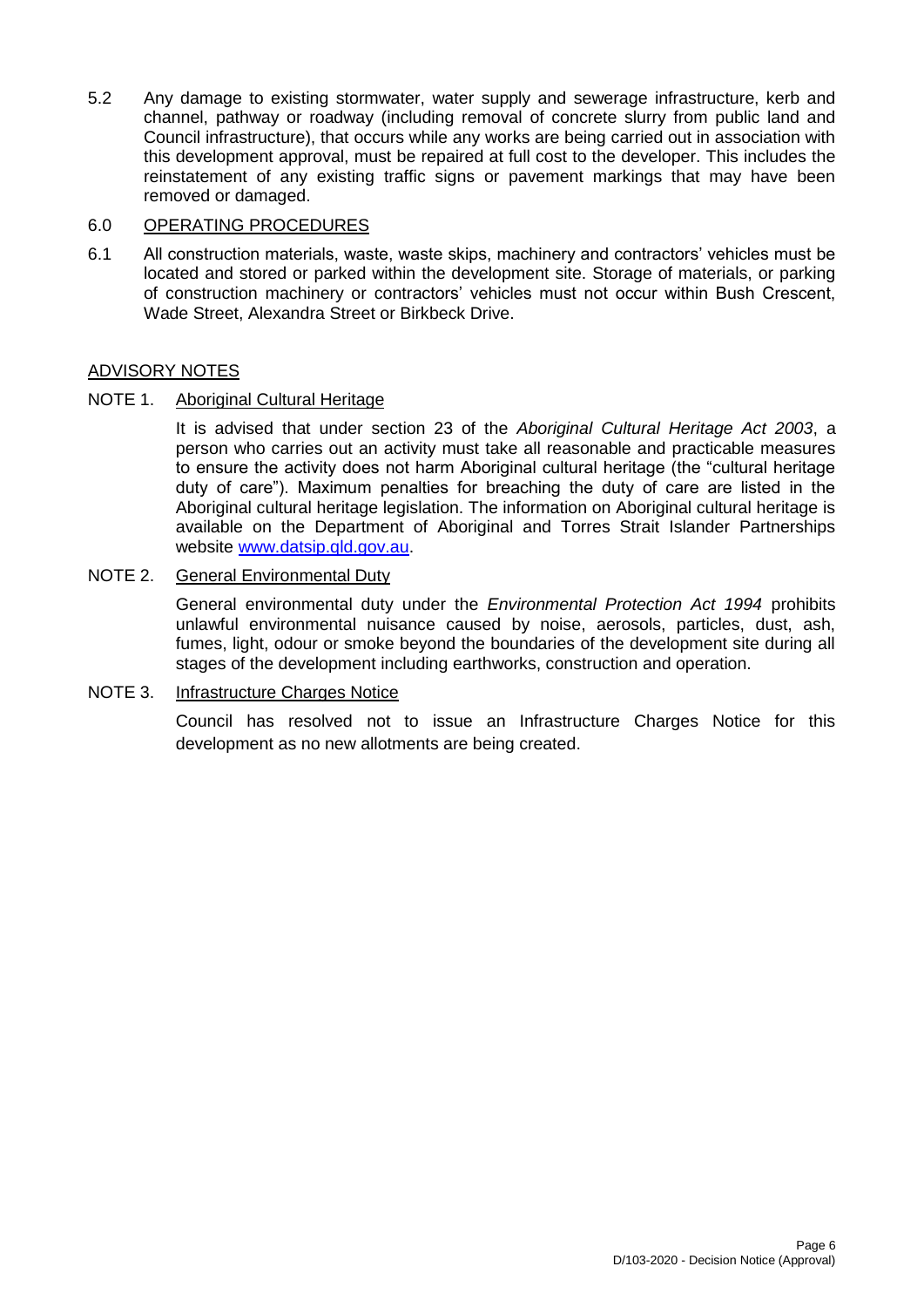

# **Attachment 2 - Appeal Rights**

*PLANNING ACT 2016*

The following is an extract from the *Planning Act 2016 (Chapter 6)*

#### *Appeal rights*

### *229 Appeals to tribunal or P&E Court*

- (1) Schedule 1 states—
	- (a) matters that may be appealed to— (i)either a tribunal or the P&E Court; or (ii)only a tribunal; or
	- (iii)only the P&E Court; and (b) the person—
		- (i)who may appeal a matter (the **appellant**); and (ii)who is a respondent in an appeal of the matter; and (iii)who is a co-respondent in an appeal of the matter; and
		- (iv)who may elect to be a co-respondent in an appeal of the matter.
- (2) An appellant may start an appeal within the appeal period.
- (3) The **appeal period** is—
	- (a) for an appeal by a building advisory agency—10 business days after a decision notice for the decision is given to the agency or
	- (b) for an appeal against a deemed refusal—at any time after the deemed refusal happens; or
	- (c) for an appeal against a decision of the Minister, under chapter 7, part 4, to register premises or to renew the registration of premises—20 business days after a notice is published under section 269(3)(a) or (4); or
	- (d) for an appeal against an infrastructure charges notice— 20 business days after the infrastructure charges notice is given to the person; or
	- (e) for an appeal about a deemed approval of a development application for which a decision notice has not been given—30 business days after the applicant gives the deemed approval notice to the assessment manager; or
	- (f) for any other appeal—20 business days after a notice of the decision for the matter, including an enforcement notice, is given to the person.

#### Note—

See the P&E Court Act for the court's power to extend the appeal period.

- (4) Each respondent and co-respondent for an appeal may be heard in the appeal.
- (5) If an appeal is only about a referral agency's response, the assessment manager may apply to the tribunal or P&E Court to withdraw from the appeal.
- (6) To remove any doubt, it is declared that an appeal against an infrastructure charges notice must not be about—
	- (a) the adopted charge itself; or
	- (b) for a decision about an offset or refund—
		- (i) the establishment cost of trunk infrastructure identified in a LGIP; or
	- (ii) the cost of infrastructure decided using the method included in the local government's charges resolution.

# **230 Notice of appeal**

- (1) An appellant starts an appeal by lodging, with the registrar of the tribunal or P&E Court, a notice of appeal that—
	- (a) is in the approved form; and
	- (b) succinctly states the grounds of the appeal.
- (2) The notice of appeal must be accompanied by the required fee.
- (3) The appellant or, for an appeal to a tribunal, the registrar must, within the service period, give a copy of the notice of appeal to—
- (a) the respondent for the appeal; and
- (b) each co-respondent for the appeal; and
- (c) for an appeal about a development application under schedule 1, table 1, item 1—each principal submitter for the development application; and
- (d) for an appeal about a change application under schedule 1, table 1, item 2—each principal submitter for the change application; and
- (e) each person who may elect to become a co-respondent for the appeal, other than an eligible submitter who is not a principal submitter in an appeal under paragraph (c) or (d); and
- (f) for an appeal to the P&E Court—the chief executive; and
- (g) for an appeal to a tribunal under another Act—any other person who the registrar considers appropriate.
- (4) The **service period** is—
	- (a) if a submitter or advice agency started the appeal in the P&E Court—2 business days after the appeal is started; or
	- (b) otherwise—10 business days after the appeal is started.
- (5) A notice of appeal given to a person who may elect to be a co-respondent must state the effect of subsection
- (6) A person elects to be a co-respondent by filing a notice of election, in the approved form, within 10 business days after the notice of appeal is given to the person*.*
- **231 Other appeals**
- (1) Subject to this chapter, schedule 1 and the P&E Court Act, unless the Supreme Court decides a decision or other matter under this Act is affected by jurisdictional error, the decision or matter is non-appealable.
- (2) The Judicial Review Act 1991, part 5 applies to the decision or matter to the extent it is affected by jurisdictional error.
- (3) A person who, but for subsection (1) could have made an application under the Judicial Review Act 1991 in relation to the decision or matter, may apply under part 4 of that Act for a statement of reasons in relation to the decision or matter.
- (4) In this section— **decision** includes—
	- (a) conduct engaged in for the purpose of making a decision; and
	- (b) other conduct that relates to the making of a decision; and
	- (c) the making of a decision or the failure to make a decision; and
	- (d) a purported decision; and
	- (e) a deemed refusal.

**non-appealable**, for a decision or matter, means the decision or matter—

- (a) is final and conclusive; and
- (b) may not be challenged, appealed against, reviewed, quashed, set aside or called into question in any other way under the Judicial Review Act 1991 or otherwise, whether by the Supreme Court, another court, a tribunal or another entity; and
- (c) is not subject to any declaratory, injunctive or other order of the Supreme Court, another court, a tribunal or another entity on any ground.

#### **232 Rules of the P&E Court**

- (1) A person who is appealing to the P&E Court must comply with the rules of the court that apply to the appeal.
- (2) However, the P&E Court may hear and decide an appeal even if the person has not complied with rules of the P&E Court.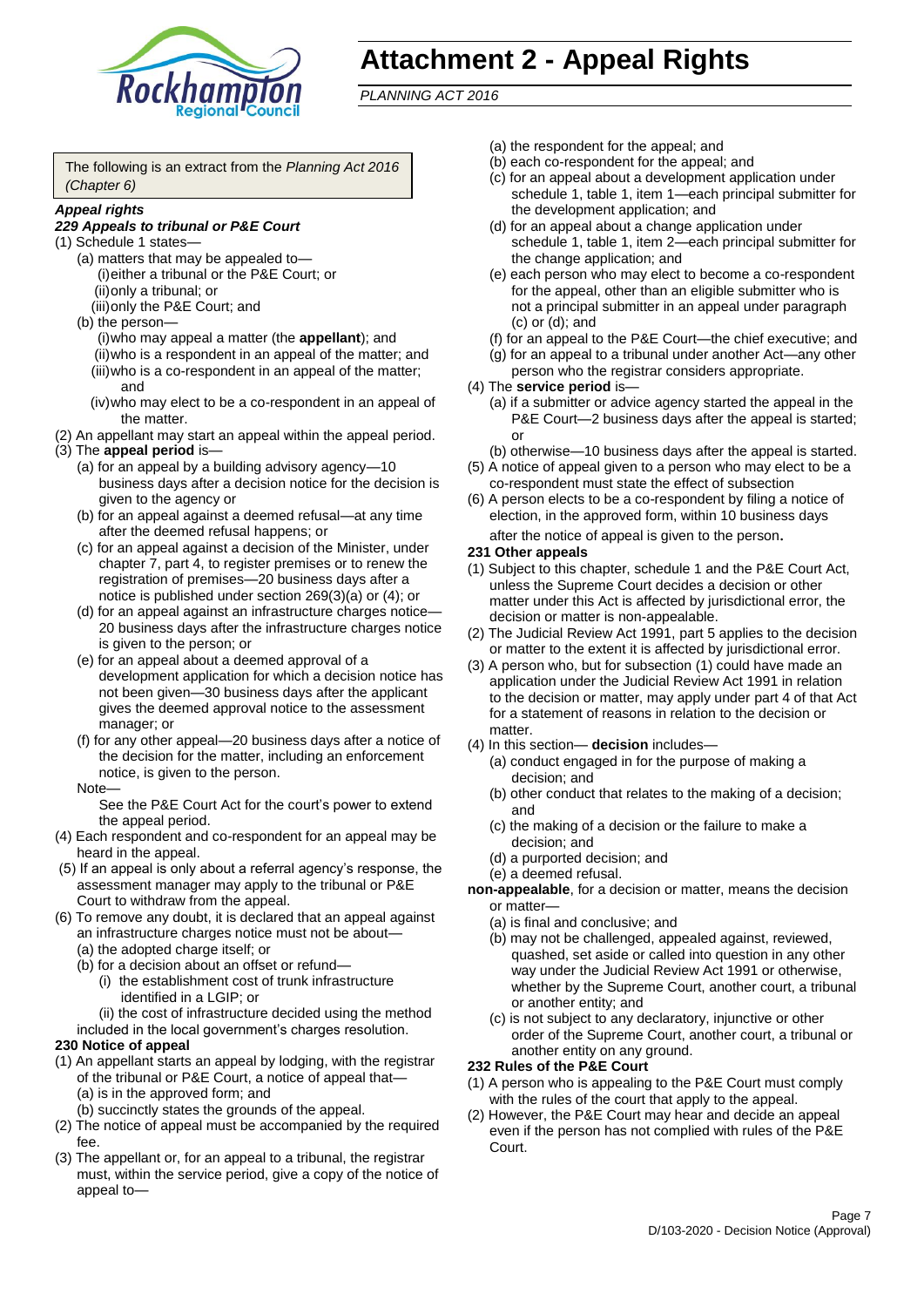

# **Appeal Rights**

*PLANNING ACT 2016*

# **Schedule 1**

#### **Appeals section 229 1 Appeal rights and parties to appeals**

- (1) Table 1 states the matters that may be appealed to—(a) the P&E court; or (b) a tribunal.
- (2) However, table 1 applies to a tribunal only if the matter involves—
	- (a) the refusal, or deemed refusal of a development application, for—
	- (i) a material change of use for a classified building; or
	- (ii) operational work associated with building work, a retaining wall, or a tennis court; or
	- (b) a provision of a development approval for—
	- (i) a material change of use for a classified building; or
- (ii) operational work associated with building work, a retaining wall, or a tennis court; or
	- (c) if a development permit was applied for—the decision to give a preliminary approval for—
		- (i) a material change of use for a classified building; or
	- (ii) operational work associated with building work, a retaining wall, or a tennis court; or
	- (d) a development condition if—
		- (i) the development approval is only for a material change of use that involves the use of a building classified under the Building Code as a class 2 building; and
		- (ii) the building is, or is proposed to be, not more than 3 storeys; and
		- (iii) the proposed development is for not more than 60 sole-occupancy units; or
	- (e) a decision for, or a deemed refusal of, an extension application for a development approval that is only for a material change of use of a classified building; or
	- (f) a decision for, or a deemed refusal of, a change application for a development approval that is only for a material change of use of a classified building; or
	- (g) a matter under this Act, to the extent the matter relates to—
		- (i) the Building Act, other than a matter under that Act that may or must be decided by the Queensland Building and Construction Commission; or
		- (ii) the Plumbing and Drainage Act, part 4 or 5; or
	- (h) a decision to give an enforcement notice in relation to a matter under paragraphs (a) to (g); or
	- (i) a decision to give an infrastructure charges notice; or
	- (j) the refusal, or deemed refusal, of a conversion application; or
	- (k) a matter that, under another Act, may be appealed to the tribunal; or
	- (l) a matter prescribed by regulation.
- (3) Also, table 1 does not apply to a tribunal if the matter

involves—

- (a) for a matter in subsection  $(2)(a)$  to  $(d)$ 
	- (i) a development approval for which the development application required impact assessment; and
	- (ii) a development approval in relation to which the assessment manager received a properly made submission for the development application; or
- (b) a provision of a development approval about the identification or inclusion, under a variation approval, of a matter for the development.
- (4) Table 2 states the matters that may be appealed only to the P&E Court.
- (5) Table 3 states the matters that may be appealed only to the tribunal.
- (6) In each table—
	- (a) column 1 states the appellant in the appeal; and
	- (b) column 2 states the respondent in the appeal; and
	- (c) column 3 states the co-respondent (if any) in the appeal; and
	- (d) column 4 states the co-respondents by election (if any) in the appeal.
- (7) If the chief executive receives a notice of appeal under section 230(3)(f), the chief executive may elect to be a corespondent in the appeal.

| Table 1<br>Appeals to the P&E Court and, for certain matters, to a tribunal                                                                                                                                                                                                                                                                    |                           |                                         |                                                       |  |
|------------------------------------------------------------------------------------------------------------------------------------------------------------------------------------------------------------------------------------------------------------------------------------------------------------------------------------------------|---------------------------|-----------------------------------------|-------------------------------------------------------|--|
| 1. Development applications<br>An appeal may be made against-<br>(a) the refusal of all or part of the development application; or<br>(b) the deemed refusal of the development application; or<br>(c) a provision of the development approval; or<br>(d) if a development permit was applied for-the decision to give a preliminary approval. |                           |                                         |                                                       |  |
| Column 1                                                                                                                                                                                                                                                                                                                                       | Column 2                  | Column 3                                | Column 4                                              |  |
| Appellant                                                                                                                                                                                                                                                                                                                                      | Respondent                | Co-respondent                           | Co-respondent by election                             |  |
|                                                                                                                                                                                                                                                                                                                                                |                           | $($ if any $)$                          | $(i$ f anv $)$                                        |  |
| The applicant                                                                                                                                                                                                                                                                                                                                  | The assessment<br>manager | If the appeal is about<br>a concurrence | 1 A concurrence agency that is<br>not a co-respondent |  |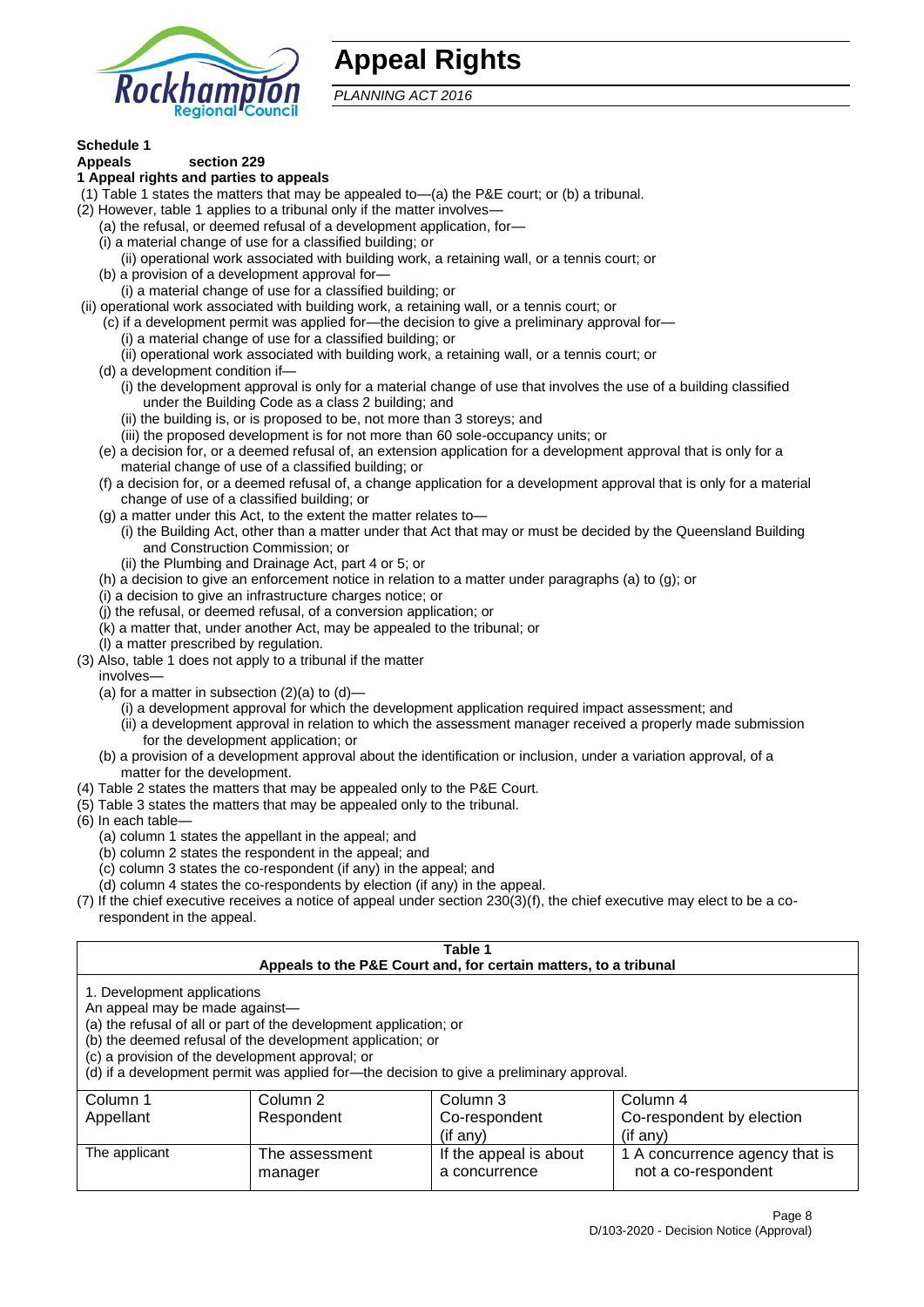| Table 1<br>Appeals to the P&E Court and, for certain matters, to a tribunal                                                                                                                                          |                                                                                                                               |                                                                 |                                                                                                                                                                                                                                                                                                                                                 |  |
|----------------------------------------------------------------------------------------------------------------------------------------------------------------------------------------------------------------------|-------------------------------------------------------------------------------------------------------------------------------|-----------------------------------------------------------------|-------------------------------------------------------------------------------------------------------------------------------------------------------------------------------------------------------------------------------------------------------------------------------------------------------------------------------------------------|--|
|                                                                                                                                                                                                                      |                                                                                                                               | agency's referral<br>response-the<br>concurrence agency         | 2 If a chosen Assessment<br>manager is the respondent-<br>the prescribed assessment<br>manager<br>3 Any eligible advice agency for<br>the application<br>4 Any eligible submitter for the<br>application                                                                                                                                        |  |
| 2. Change applications<br>An appeal may be made against-<br>(b) a deemed refusal of a change application.                                                                                                            |                                                                                                                               |                                                                 | (a) a responsible entity's decision for a change application, other than a decision made by the P&E court; or                                                                                                                                                                                                                                   |  |
| Column 1<br>Appellant                                                                                                                                                                                                | Column <sub>2</sub><br>Respondent                                                                                             | Column 3<br>Co-respondent<br>(if any)                           | Column 4<br>Co-respondent by election<br>(if any)                                                                                                                                                                                                                                                                                               |  |
| 1 The applicant<br>2 If the responsible<br>entity is the<br>assessment<br>manager-an<br>affected entity that<br>gave a pre-request<br>notice or response<br>notice                                                   | The responsible<br>entity                                                                                                     | If an affected entity<br>starts the appeal-the<br>applicant     | 1 A concurrence agency for the<br>development application<br>2 If a chosen assessment<br>manager is the respondent-<br>the prescribed assessment<br>manager<br>3 A private certifier for the<br>development application<br>4 Any eligible advice agency for<br>the change application<br>5 Any eligible submitter for the<br>change application |  |
| 3. Extension applications<br>An appeal may be made against-                                                                                                                                                          | (a) the assessment manager's decision about an extension application; or<br>(b) a deemed refusal of an extension application. |                                                                 |                                                                                                                                                                                                                                                                                                                                                 |  |
| Column 1<br>Appellant                                                                                                                                                                                                | Column <sub>2</sub><br>Respondent                                                                                             | Column 3<br>Co-respondent<br>(if any)                           | Column 4<br>Co-respondent by election<br>(if any)                                                                                                                                                                                                                                                                                               |  |
| 1 The applicant<br>1<br>$\overline{2}$<br>For a matter other<br>than a deemed<br>refusal of an<br>extension<br>application $-$ a<br>concurrence<br>agency, other than<br>the chief executive,<br>for the application | The assessment<br>manager                                                                                                     | If a concurrence<br>agency starts the<br>appeal - the applicant | If a chosen assessment<br>manager is the respondent – the<br>prescribed assessment manager                                                                                                                                                                                                                                                      |  |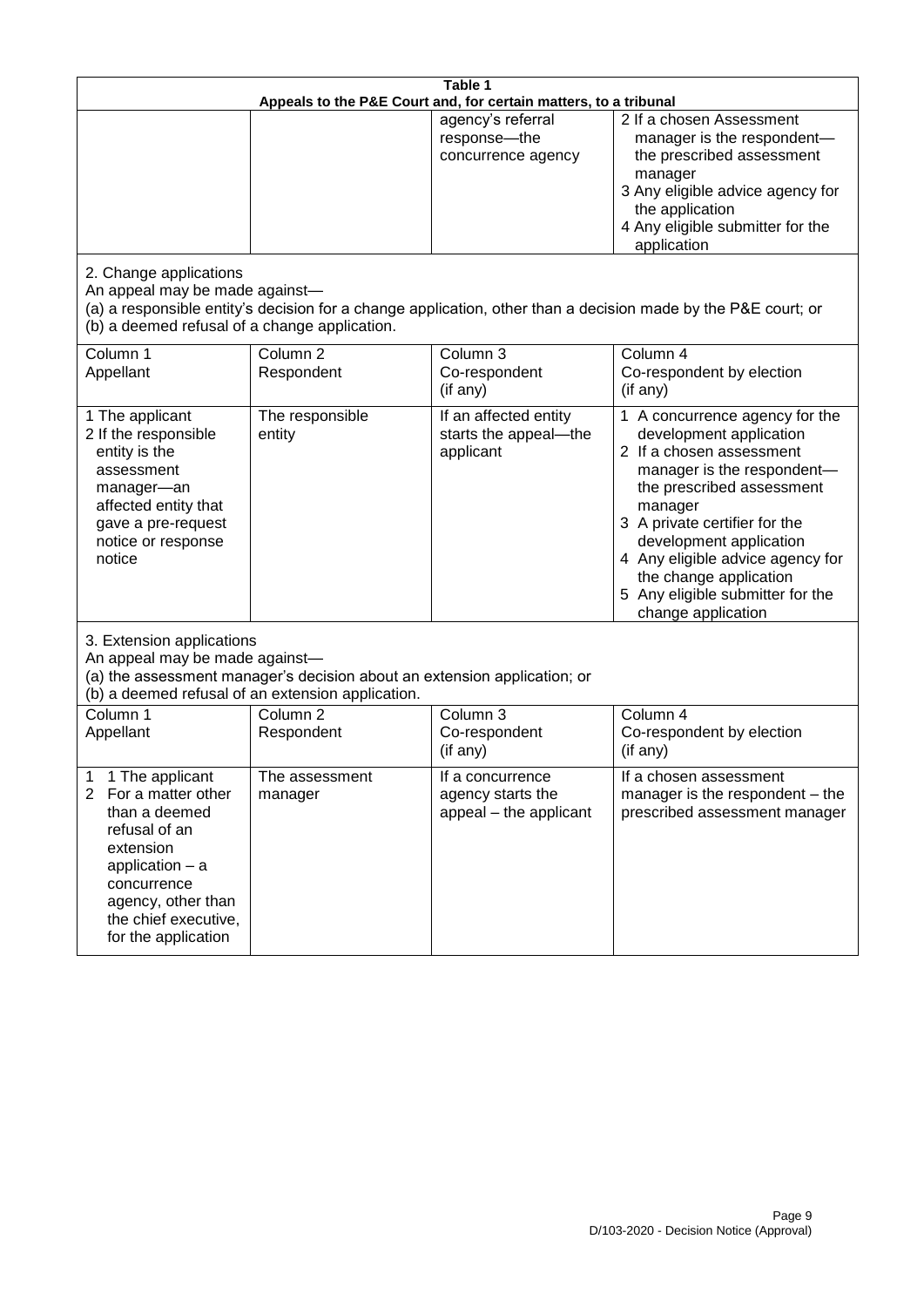#### **Table 1 Appeals to the P&E Court and, for certain matters, to a tribunal**

4. Infrastructure charges notices

- An appeal may be made against an infrastructure charges notice on 1 or more of the following grounds
- a) The notice involved an error relating to
	- (i) The application of the relevant adopted charge; or
- Examples of errors in applying an adopted charge
	- The incorrect application of gross floor area for a non-residential development
	- Applying an incorrect 'use category', under a regulation, to the development
	- (i) The working out of extra demands, for section 120; or
	- (ii) An offset or refund; or
- b) The was no decision about an offset or refund; or
- c) If the infrastructure charges notice states a refund will be given the timing for giving the refund; or
- d) The amount of the charge is so unreasonable that no reasonable relevant local government could have

# imposed the amount.

| Column 1<br>Appellant                                    | Column 2<br>Respondent                                                    | Column 3<br>Co-respondent<br>$($ if any $)$ | Column 4<br>Co-respondent by election<br>$($ if any $)$ |
|----------------------------------------------------------|---------------------------------------------------------------------------|---------------------------------------------|---------------------------------------------------------|
| The person given the<br>Infrastructure charges<br>notice | The local government<br>that gave the<br>infrastructure charges<br>notice |                                             |                                                         |

5. Conversion applications

An appeal may be made against—

(a) the refusal of a conversion application; or

(b) a deemed refusal of a conversion application.

| Column 1      | Column 2                | Column 3       | Column 4                  |
|---------------|-------------------------|----------------|---------------------------|
| Appellant     | Respondent              | Co-respondent  | Co-respondent by election |
|               |                         | $($ if any $)$ | $($ if any $)$            |
| The applicant | The local government    |                |                           |
|               | to which the conversion |                |                           |
|               | application was made    |                |                           |

6. Enforcement notices

An appeal may be made against the decision to give an enforcement notice.

| Column 1                                   | Column 2                     | Column 3      | Column 4                                                                                                                                                                   |
|--------------------------------------------|------------------------------|---------------|----------------------------------------------------------------------------------------------------------------------------------------------------------------------------|
| Appellant                                  | Respondent                   | Co-respondent | Co-respondent by election                                                                                                                                                  |
|                                            |                              | (if any)      | (if any)                                                                                                                                                                   |
| The person given the<br>enforcement notice | The enforcement<br>authority |               | If the enforcement authority is<br>not the local government for<br>the premises in relation to which<br>the offence is alleged to have<br>happened-the local<br>government |
|                                            |                              |               |                                                                                                                                                                            |

#### **Table 2 Appeals to the P&E Court only**

1. Appeals from tribunal

An appeal may be made against a decision of a tribunal, other than a decision under

section 252, on the ground of—

(a) an error or mistake in law on the part of the tribunal; or

(b) jurisdictional error.

| Column 1<br>Appellant                             | Column 2<br>Respondent                                    | Column 3<br>Co-respondent<br>(if any) | Column 4<br>Co-respondent by election<br>(if any) |
|---------------------------------------------------|-----------------------------------------------------------|---------------------------------------|---------------------------------------------------|
| A party to the<br>proceedings for the<br>decision | The other party to the<br>proceedings for the<br>decision | ٠                                     |                                                   |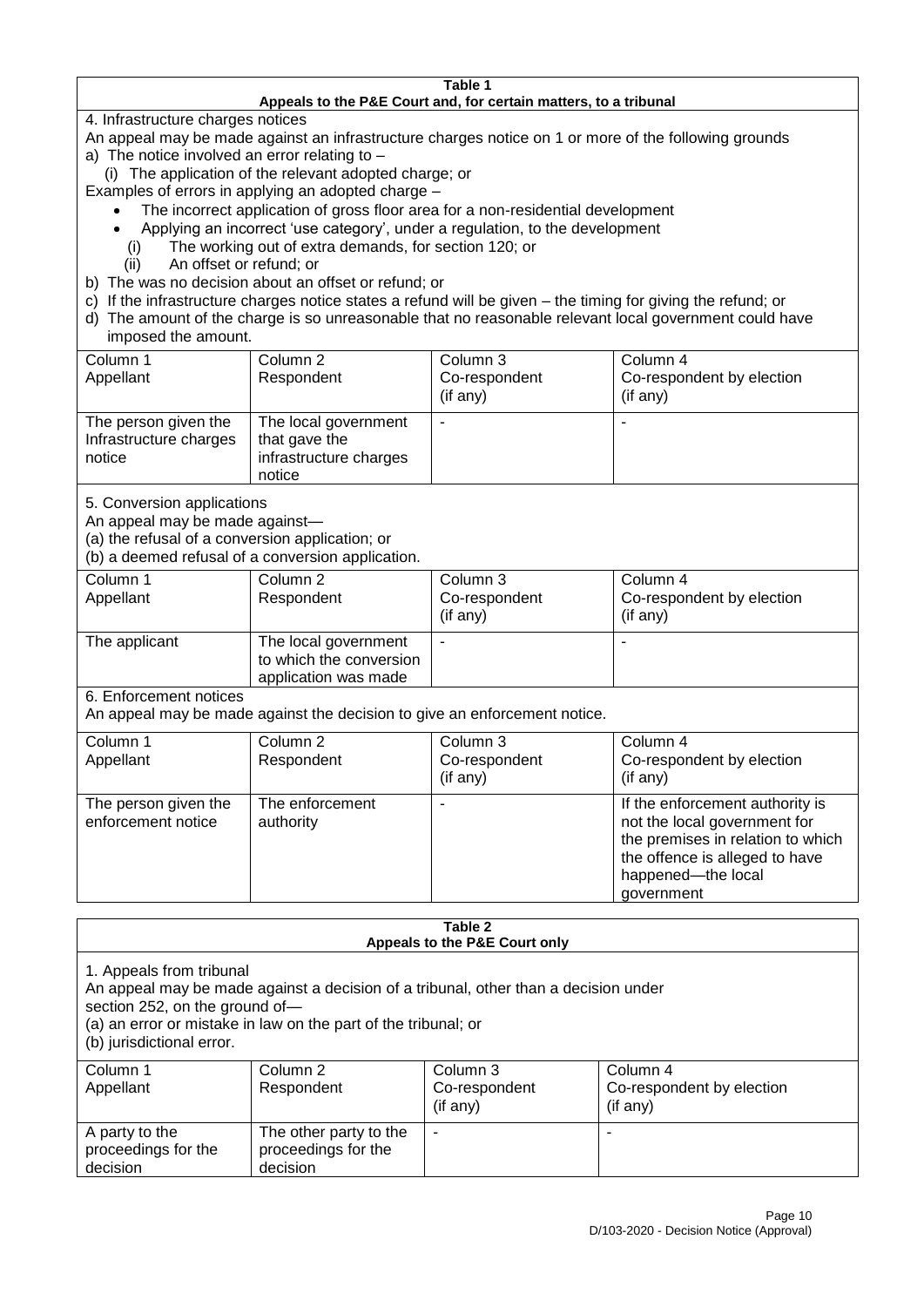#### **Table 2 Appeals to the P&E Court only**

2. Eligible submitter appeals

An appeal may be made against the decision to give a development approval, or an approval for a change application, to the extent that the decision relates to—

(a) any part of the development application for the development approval that required impact assessment; or (b) a variation request.

| Column 1<br>Appellant                                                                                                                                                                                                                                                                                                                                                                                              | Column <sub>2</sub><br>Respondent                                                                                          | Column 3<br>Co-respondent<br>(if any)                                                                                     | Column 4<br>Co-respondent by election<br>(i f an y)  |
|--------------------------------------------------------------------------------------------------------------------------------------------------------------------------------------------------------------------------------------------------------------------------------------------------------------------------------------------------------------------------------------------------------------------|----------------------------------------------------------------------------------------------------------------------------|---------------------------------------------------------------------------------------------------------------------------|------------------------------------------------------|
| 1 For a development<br>application-an<br>eligible submitter for<br>the development<br>application<br>2 For a change<br>application-an<br>eligible submitter for<br>the change<br>application                                                                                                                                                                                                                       | 1 For a development<br>application-the<br>assessment<br>manager<br>2 For a change<br>application-the<br>responsible entity | 1 The applicant<br>2 If the appeal is<br>about a concurrence<br>agency's referral<br>response---the<br>concurrence agency | Another eligible<br>submitter for the<br>application |
| 3. Eligible submitter and eligible advice agency appeals<br>An appeal may be made against a provision of a development approval, or failure to<br>include a provision in the development approval, to the extent the matter relates to-<br>(a) any part of the development application or the change application, for the development approval, that<br>required impact assessment; or<br>(b) a variation request. |                                                                                                                            |                                                                                                                           |                                                      |

| Column 1                                                                                                                                                                                                                                                                                      | Column <sub>2</sub>                                                                                                        | Column 3                                                                                                                  | Column 4                                          |  |
|-----------------------------------------------------------------------------------------------------------------------------------------------------------------------------------------------------------------------------------------------------------------------------------------------|----------------------------------------------------------------------------------------------------------------------------|---------------------------------------------------------------------------------------------------------------------------|---------------------------------------------------|--|
| Appellant                                                                                                                                                                                                                                                                                     | Respondent                                                                                                                 | Co-respondent                                                                                                             | Co-respondent by election                         |  |
|                                                                                                                                                                                                                                                                                               |                                                                                                                            | (if any)                                                                                                                  | (if any)                                          |  |
| 1 For a development<br>application-an<br>eligible submitter for<br>the development<br>application<br>2 For a change<br>application-an<br>eligible submitter for<br>the change<br>application<br>3 An eligible advice<br>agency for the<br>development<br>application or<br>change application | 1 For a development<br>application-the<br>assessment<br>manager<br>2 For a change<br>application-the<br>responsible entity | 1 The applicant<br>2 If the appeal is<br>about a concurrence<br>agency's referral<br>response---the<br>concurrence agency | Another eligible submitter for the<br>application |  |
| 4. Compensation claims<br>An appeal may be made against-<br>(a) a decision under section 32 about a compensation claim; or<br>(b) a decision under section 265 about a claim for compensation; or<br>(c) a deemed refusal of a claim under paragraph (a) or (b).                              |                                                                                                                            |                                                                                                                           |                                                   |  |
| Column 1                                                                                                                                                                                                                                                                                      | Column 2                                                                                                                   | Column 3                                                                                                                  | Column 4                                          |  |
| Appellant                                                                                                                                                                                                                                                                                     | Respondent                                                                                                                 | Co-respondent                                                                                                             | Co-respondent by election                         |  |
|                                                                                                                                                                                                                                                                                               |                                                                                                                            | (if any)                                                                                                                  | (if any)                                          |  |

| Appellant                                  | Respondent                                             | Co-respondent<br>$($ if any $)$ | Co-respondent by election<br>$($ if any $)$ |
|--------------------------------------------|--------------------------------------------------------|---------------------------------|---------------------------------------------|
| A person dissatisfied<br>with the decision | The local<br>government to which<br>the claim was made |                                 |                                             |
| 5. Registered premises                     |                                                        |                                 |                                             |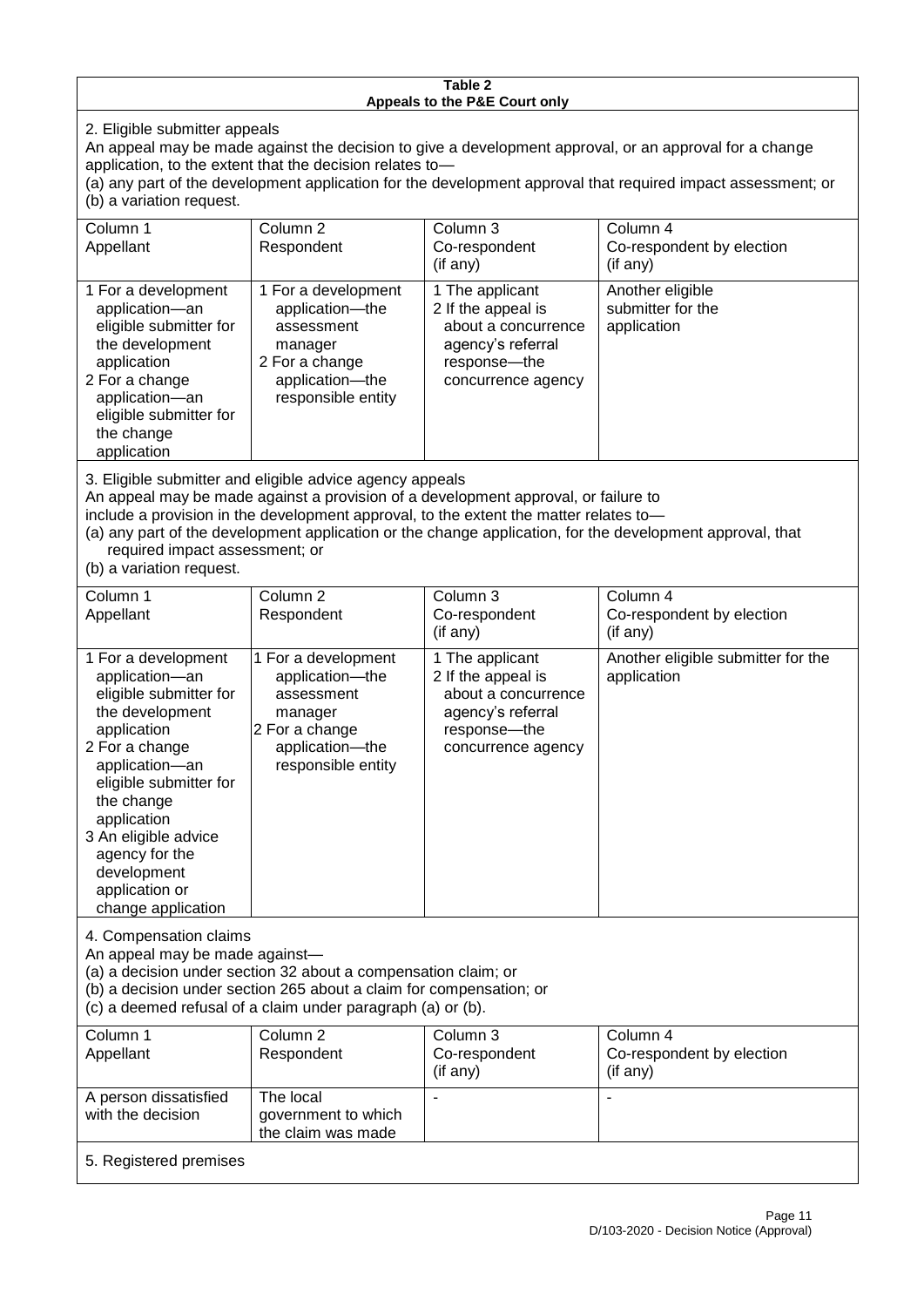| Table 2                                                                                                                                                                                                                                                                                                              |                                   |                                         |                                                                                                                                                                             |  |
|----------------------------------------------------------------------------------------------------------------------------------------------------------------------------------------------------------------------------------------------------------------------------------------------------------------------|-----------------------------------|-----------------------------------------|-----------------------------------------------------------------------------------------------------------------------------------------------------------------------------|--|
| Appeals to the P&E Court only<br>An appeal may be made against a decision of the Minister under chapter 7, part 4.                                                                                                                                                                                                   |                                   |                                         |                                                                                                                                                                             |  |
| Column 1<br>Appellant                                                                                                                                                                                                                                                                                                | Column <sub>2</sub><br>Respondent | Column 3<br>Co-respondent<br>(if any)   | Column 4<br>Co-respondent by election<br>(if any)                                                                                                                           |  |
| 1 A person given a<br>decision notice about<br>the decision<br>2 If the decision is to<br>register premises or<br>renew the<br>registration of<br>premises-an owner<br>or occupier of<br>premises in the<br>affected area for the<br>registered premises<br>who is dissatisfied<br>with the decision                 | The Minister                      | $\overline{\phantom{a}}$                | If an owner or occupier starts the<br>appeal – the owner of the<br>registered premises                                                                                      |  |
| 6. Local laws<br>An appeal may be made against a decision of a local government, or conditions applied,<br>under a local law about-<br>(a) the use of premises, other than a use that is the natural and ordinary consequence of prohibited<br>development; or<br>(b) the erection of a building or other structure. |                                   |                                         |                                                                                                                                                                             |  |
| Column 1<br>Appellant                                                                                                                                                                                                                                                                                                | Column <sub>2</sub><br>Respondent | Column 3<br>Co-respondent<br>(if any)   | Column 4<br>Co-respondent by election<br>(if any)                                                                                                                           |  |
| A person who-<br>(a) applied for the<br>decision; and<br>(b) is dissatisfied with<br>the decision or<br>conditions.                                                                                                                                                                                                  | The local government              | $\blacksquare$                          |                                                                                                                                                                             |  |
|                                                                                                                                                                                                                                                                                                                      |                                   | Table 3<br>Appeals to the tribunal only |                                                                                                                                                                             |  |
| 1. Building advisory agency appeals<br>An appeal may be made against giving a development approval for building work to the extent the building<br>work required code assessment against the building assessment provisions.                                                                                         |                                   |                                         |                                                                                                                                                                             |  |
| Column 1<br>Appellant                                                                                                                                                                                                                                                                                                | Column <sub>2</sub><br>Respondent | Column 3<br>Co-respondent<br>(if any)   | Column 4<br>Co-respondent by election<br>(if any)                                                                                                                           |  |
| A building advisory<br>agency for the<br>development application<br>related to the approval                                                                                                                                                                                                                          | The assessment<br>manager         | The applicant                           | 1 A concurrence agency for the<br>development application<br>related to the approval<br>2 A private certifier for the<br>development application<br>related to the approval |  |
| 3. Certain decisions under the Building Act and the Plumbing and Drainage Act<br>An appeal may be made against a decision under-<br>(a) the Building Act, other than a decision made by the Queensland Building and Construction Commission; or<br>(b) the Plumbing and Drainage Act, part 4 or 5.                   |                                   |                                         |                                                                                                                                                                             |  |
| Column 1<br>Appellant                                                                                                                                                                                                                                                                                                | Column <sub>2</sub><br>Respondent | Column 3<br>Co-respondent<br>(if any)   | Column 4<br>Co-respondent by election<br>(if any)                                                                                                                           |  |